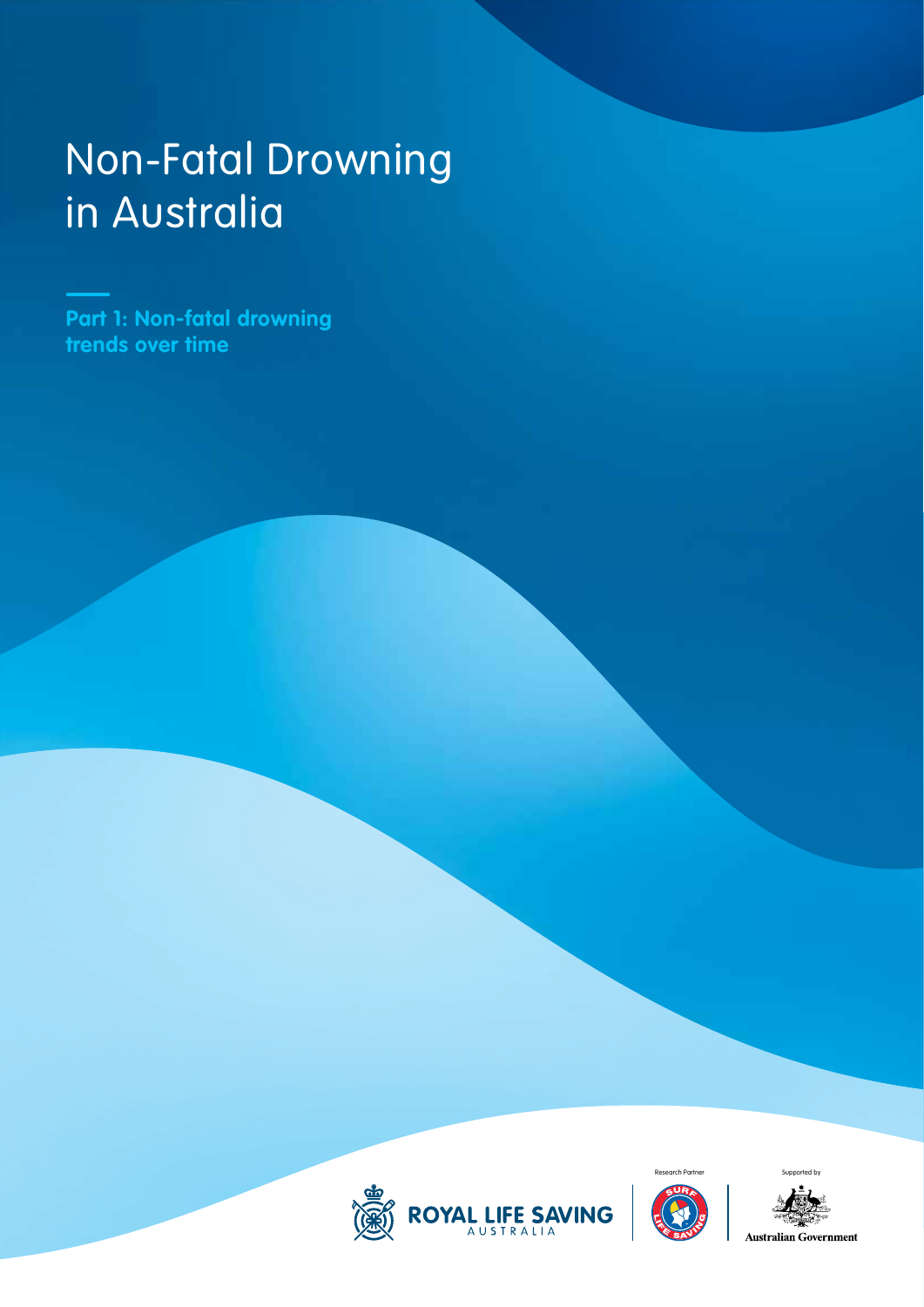**Royal Life Saving is focused on reducing drowning and promoting healthy, active and skilled communities through innovative, reliable, evidencebased advocacy, strong and effective partnerships, quality programs, products and services, underpinned by a cohesive and sustainable national organisation.**

Royal Life Saving is a public benevolent institution (PBI) dedicated to reducing drowning and turning everyday people into everyday community lifesavers.

We achieve this through advocacy, education, training, health promotion, aquatic risk management, community development, research, sport, leadership and participation, and international networks.

© 2021 Royal Life Saving Society – Australia This publication is copyright. Except as expressly provided in the Copyright Act 1968 and the Copyright Amendment Act 2006, no part of this publication may be reproduced, stored in any retrieval system or transmitted by any means (including electronic, mechanical, microcopying, photocopying, recording or otherwise) without prior permission from Royal Life Saving Society – Australia.

**For enquiries concerning reproduction, contact RLSSA on:** Phone **02 8217 3111** Email **info@rlssa.org.au** 

Every attempt has been made to trace and acknowledge copyright, but in some cases this may not have been possible. Royal Life Saving apologises for any accidental infringements and would welcome any information to redress the situation.

The drowning prevention research of the Royal Life Saving Society – Australia is proudly supported by the Australian Government.

#### **Suggested citation**

Mahony, A, Pidgeon, S (2021) Non-Fatal Drowning in Australia. Part 1: Non-fatal drowning trends over time. Royal Life Saving Society – Australia: Sydney.

The authors would like to acknowledge Dr Amy Peden for data acquisition.

## **> OUR VISION**

# **A water-loving nation free from drowning**

royallifesaving.com.au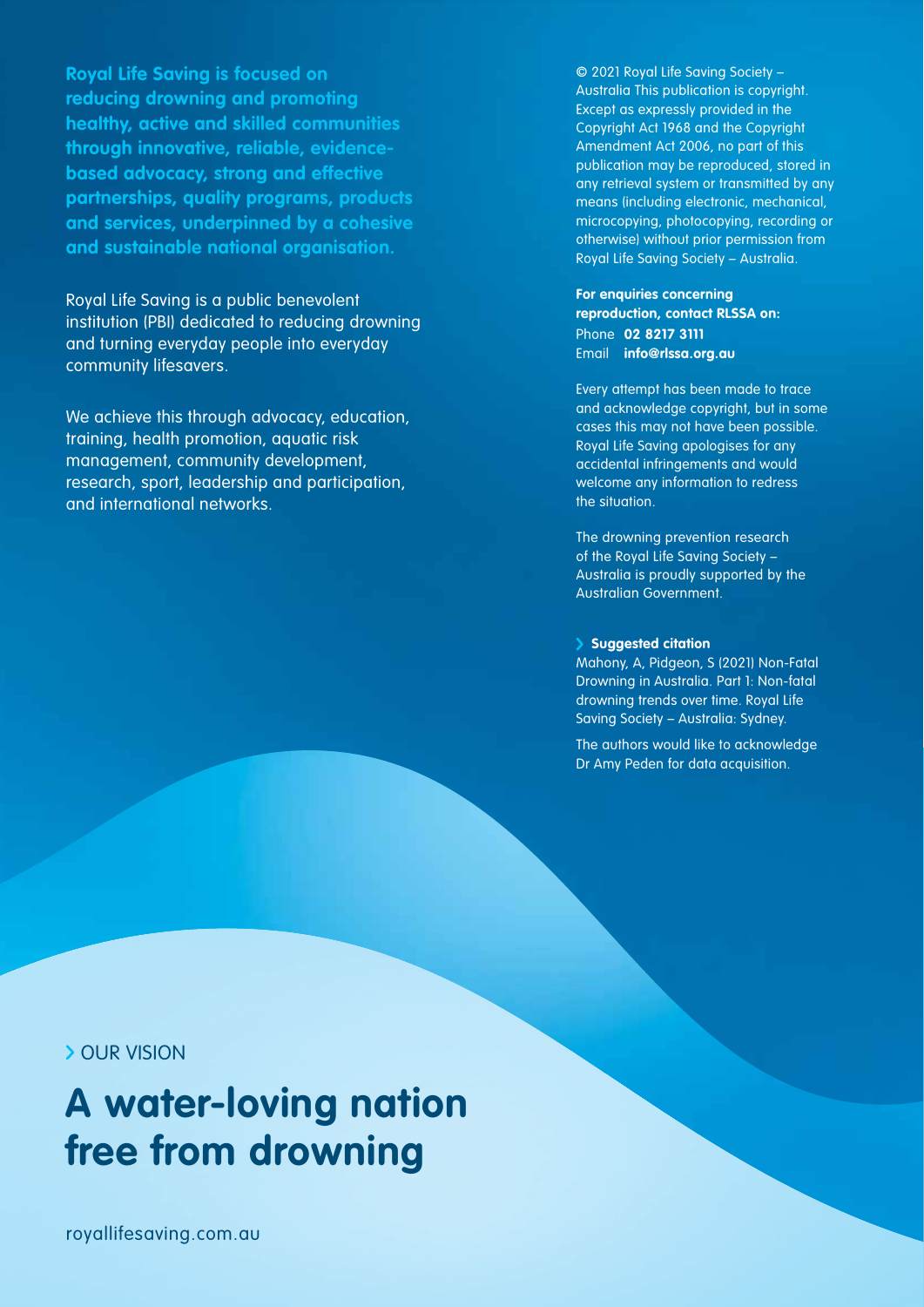# NON-FATAL DROWNING IN AUSTRALIA

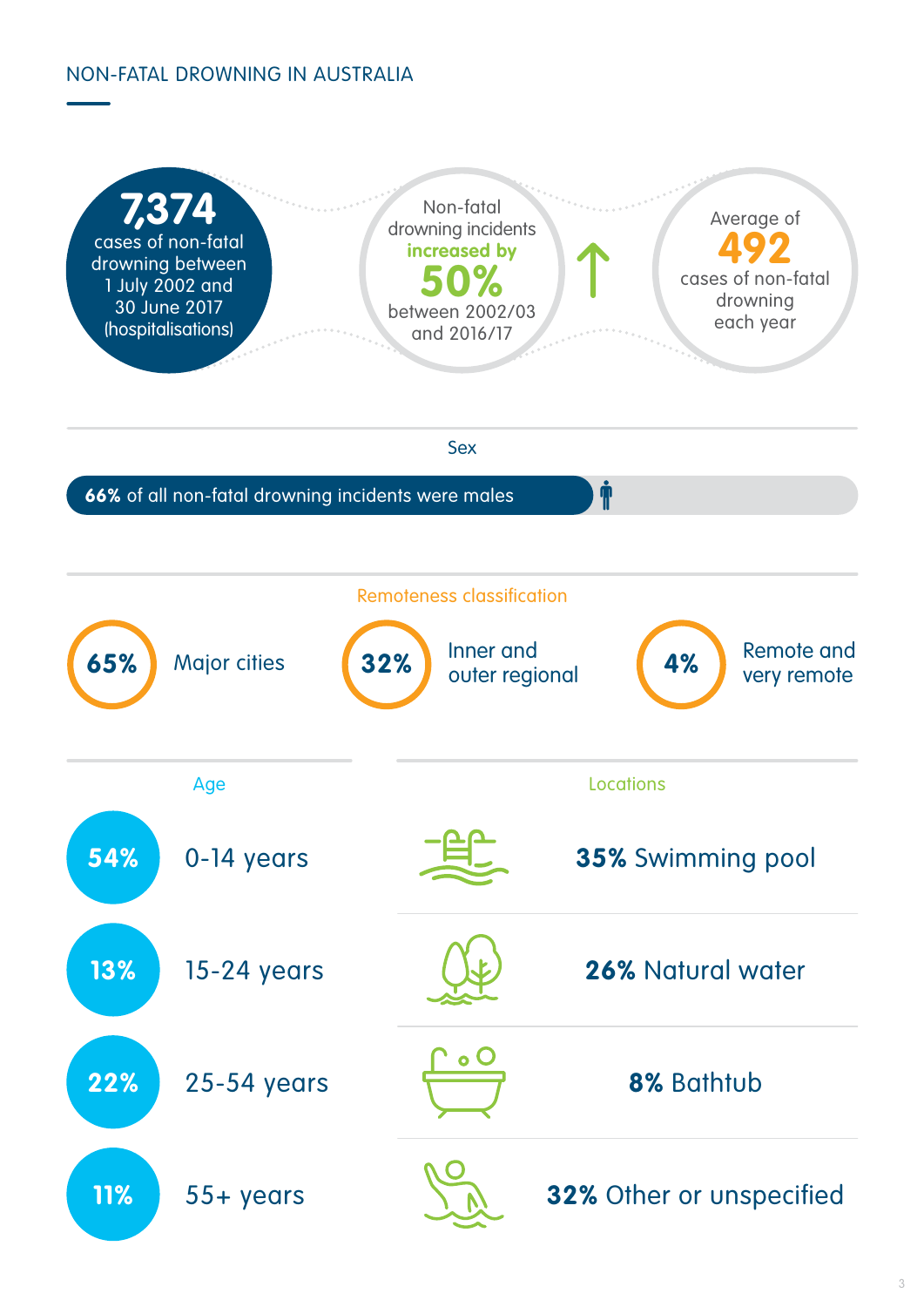# **BACKGROUND**

Fatal drowning has long been the focus of the drowning prevention community. In Australia, Royal Life Saving Society – Australia (RLSSA) and Surf Life Saving Australia (SLSA) collect, analyse and report on unintentional fatal drowning, including historical trends and factors such as age, sex, location, remoteness classification and activity. However, many more non-fatal drowning incidents occur each year.

The updated definition of drowning incorporates three possible outcomes: death, morbidity and no morbidity, signifying the continuum of possible consequences following a drowning incident (1). It should be noted that 'non-fatal drowning' is the correct terminology and phrases such as 'near-drowning' are inappropriate for use.

The Australian Water Safety Strategy (AWSS) 2030 encourages a continued focus on the full burden of drowning, with research and policy activities designed to further our understanding of non-fatal drowning and its impacts (2).

Previous research investigated hospitalisations in Australia, reporting 6,158 cases of non-fatal drowning over a 13-year period (3). Over the course of the study, non-fatal incidents increased by 42% (3). In Australia, for every one fatal drowning, a further three people are admitted to hospital following a non-fatal incident (3). Among children aged 0-4 years, this ratio increases to eight non-fatal incidents (3).

Building on this previous study, additional data has been obtained to continue monitoring non-fatal drowning over time. This study examines hospitalisations in Australia over a 15-year period, revealing trends in sex, age, location, remoteness classification and activity.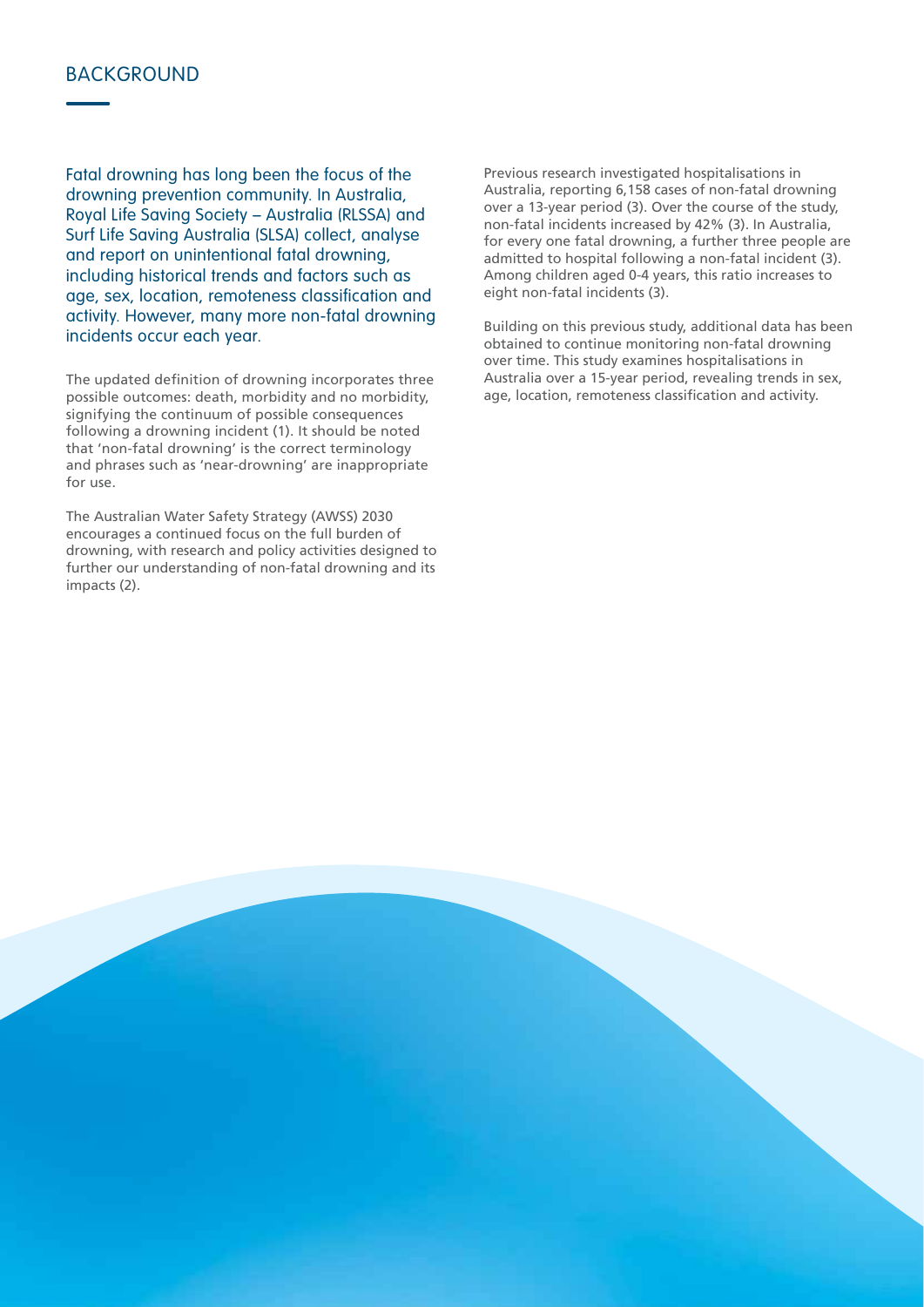### **Non-fatal drowning data**

The non-fatal drowning data used in this report were made available by the Australian Institute of Health and Welfare (AIHW). The authors are responsible for the use made of the data in this report.

Non-fatal drowning incidents that occurred in Australia between 1 July 2002 and 30 June 2017 were collated using hospitalisation data. Hospital separations (a process by which an episode of care for an admitted patient ceases, for example, due to their discharge from hospital or their transfer to another facility) were used to calculate the number of hospitalisations related to a non-fatal drowning event.

Data were obtained from the Australian Institute of Health and Welfare's (AIHW) National Hospital Morbidity Database (NHMD). Hospital separations where the principal diagnosis was any code in ICD-10-AM Chapter XIX Injury, poisoning and certain other consequences of external causes (S00-T98) and the first reported external cause of morbidity was Accidental Drowning and Submersion (W65-W74) were included. For further information on these classifications, see below.

#### **Accidental drowning and submersion includes the following subdivisions:**

- > Drowning and submersion while in bathtub (W65)
- > Drowning and submersion following fall into bathtub (W66)
- > Drowning and submersion while in swimming pool (W67)
- > Drowning and submersion following fall into swimming pool (W68)
- > Drowning and submersion while in natural water (W69)
- > Drowning and submersion following fall into natural water (W70)
- > Other specified drowning and submersion (W73)
- > Unspecified drowning and submersion (W74)

#### **These subdivisions were then combined in the following way for the resulting analysis:**

- W65 and W66 Bathtub
- W67 and W68 Swimming Pool
- W69 and W70 Natural Water
- > W73 and W74 Other or Unspecified location

Data were provided in aggregate format by the AIHW, whereby individual drowning events could not be distinguished. As such, no identifying data or case histories were available.

Hospitalisations related to a drowning incident were excluded for one of two reasons. Firstly, if the patient died in hospital, and secondly, if the patient was transferred from another acute care facility. The mode of separation field was used to exclude patients who died in hospital.

This was done to avoid an overlap between fatal and non-fatal drowning cases. The mode of admission field was used to exclude patients who were transferred from another acute care hospital. This was done to avoid double counting drowning cases where the patient was admitted to one hospital but then transferred to another facility, within the same episode of care.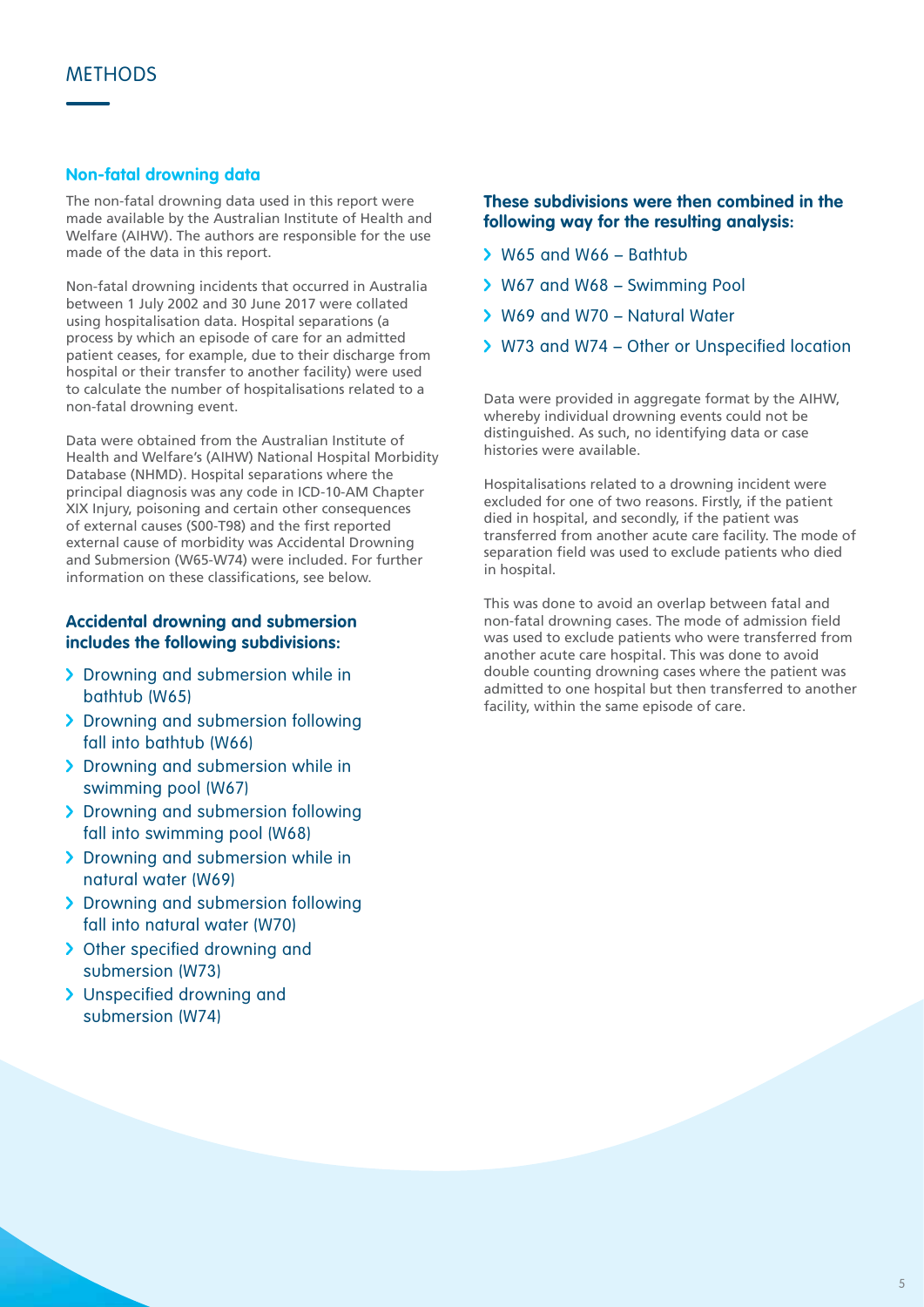# RESULTS

#### **Overall**

#### Non-fatal

Between 1 July 2002 and 30 June 2017, there were 7,374 cases of non-fatal drowning in Australia (hospitalisations). This is an average of 492 non-fatal incidents each year. Since the beginning of the study, non-fatal incidents have increased by 50%. The crude non-fatal drowning rate reached a high of 2.63/100,000 in 2015/16 (Figure 1).



**Figure 1:** Non-fatal drowning by year with crude drowning rate, 2002/03 to 2016/17, n=7,374

#### **Sex**



Across the 15 years of the study, males accounted for 66% of all non-fatal drowning cases, with females accounting for 34% (Figure 2).

#### **Age**

Children aged 0-14 years accounted for more than half of all non-fatal drowning incidents (54%). Adults aged 55 years and over accounted for the smallest proportion of incidents (11%) (Figure 3).



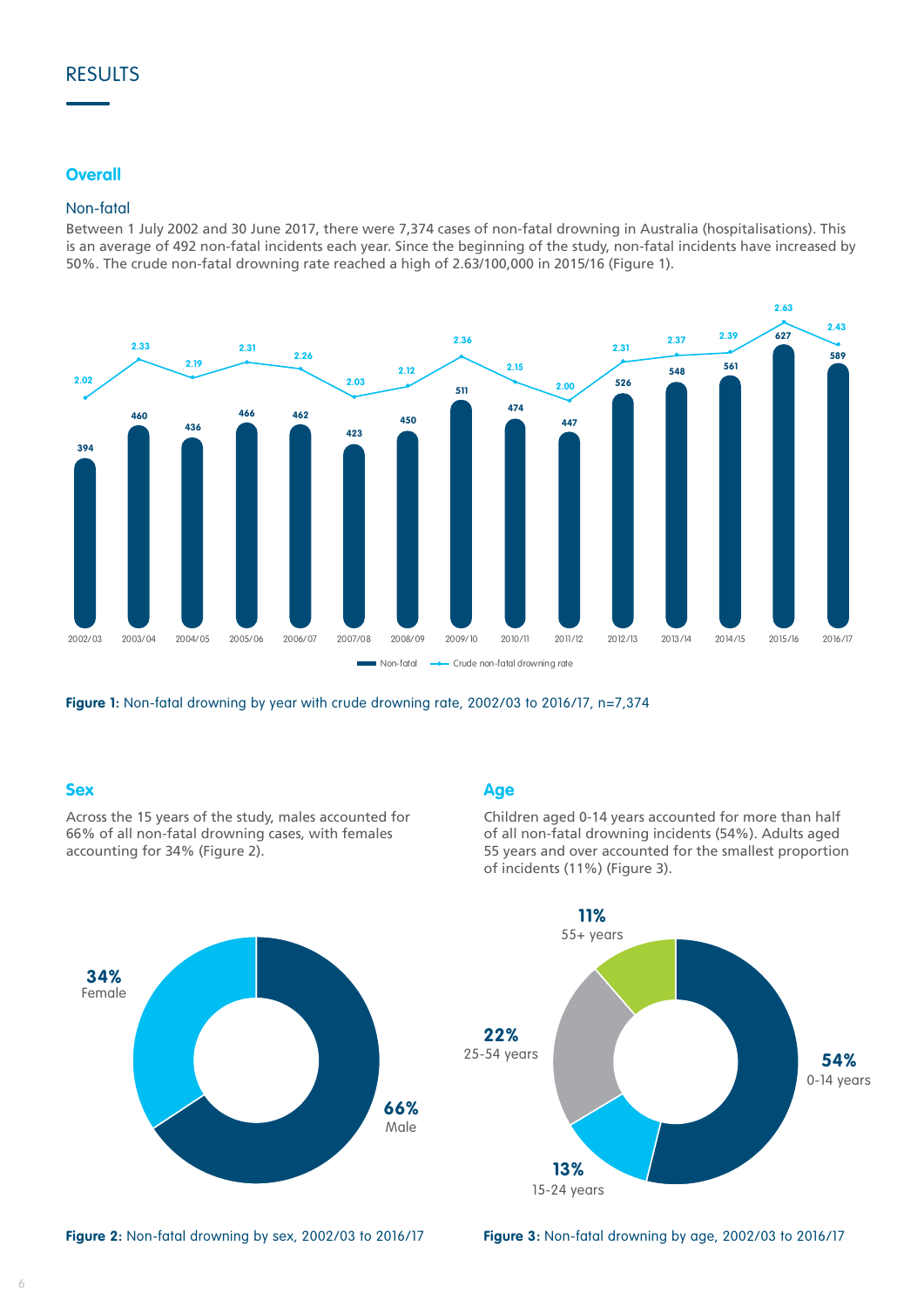#### **Location**

Swimming pools were the leading location for non-fatal drowning (35%), followed by natural water (26%). The location of non-fatal drowning was classified as 'other or unspecified' in 32% of cases (Figure 4).



![](_page_6_Figure_3.jpeg)

#### **Remoteness**

Almost two thirds of non-fatal drowning incidents occurred in major cities (65%). Information on remoteness was not available in 5% of cases (Figure 5).

![](_page_6_Figure_6.jpeg)

![](_page_6_Figure_7.jpeg)

## **Activity**

More than a third of non-fatal drowning incidents occurred while 'engaged in sports' (36%), with a further 12% occurring while 'engaged in leisure'. Activity prior to non-fatal drowning was classified as 'unspecified' in 34% of cases (Figure 6).

![](_page_6_Figure_10.jpeg)

**Figure 6:** Non-fatal drowning by activity, 2002/03 to 2016/17, n=7,351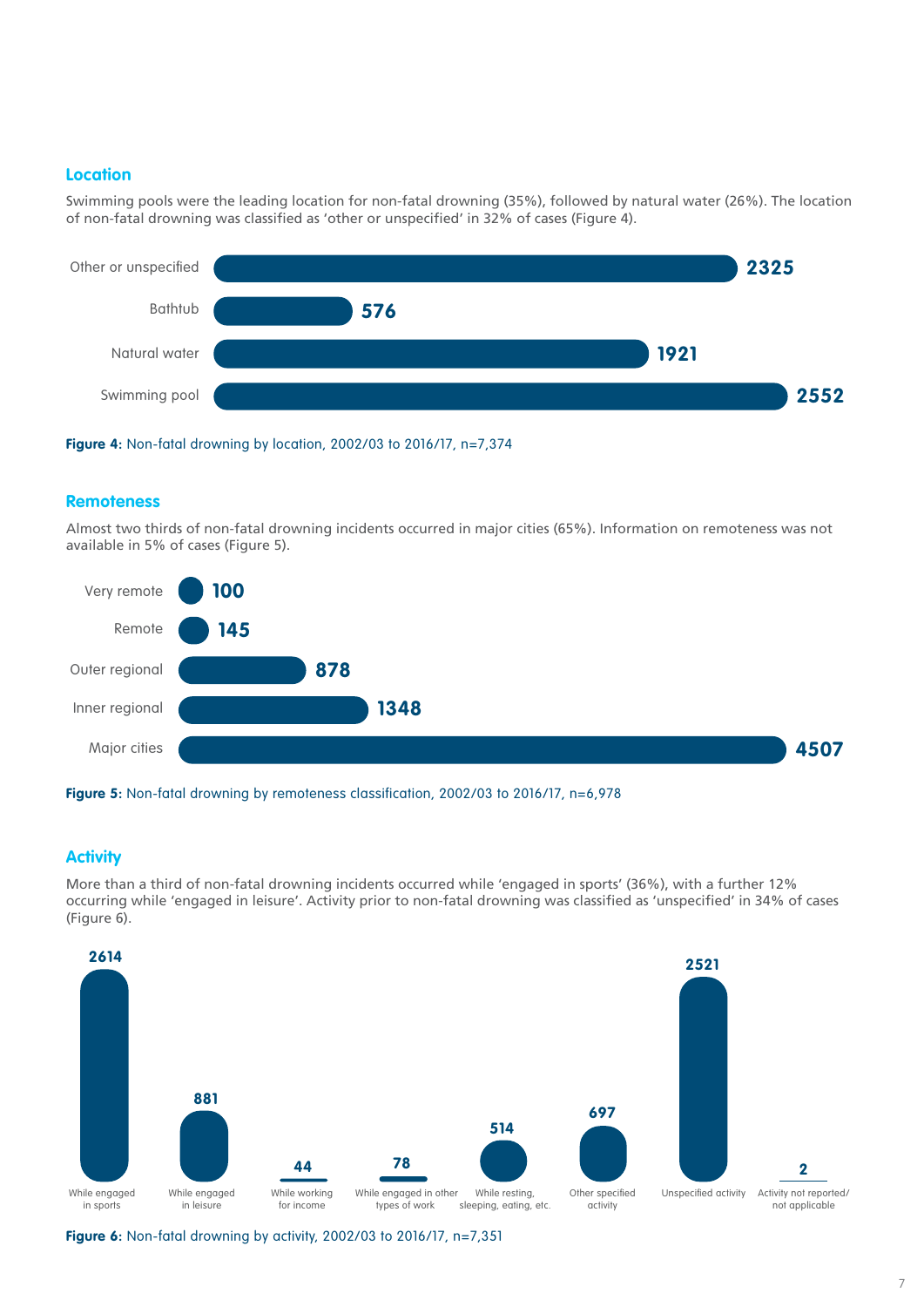# REPORT HIGHLIGHTS NEXT STEPS

- > The incidence of non-fatal drowning is rising, with hospitalisations increasing by 50% between 2002/03 and 2016/17.
	- By comparison, fatal drowning has decreased over this time (4). It is important that all drowning prevention campaigns include information on non-fatal drowning and promote the importance of cardiopulmonary resuscitation (CPR) and lifesaving skills.
- > Males account for approximately two thirds of all non-fatal drowning cases. Although overrepresented, this is less than the 80% of fatal drowning which occurs among males (4).
	- This indicates that the outcome of a drowning incident is more likely to be fatal among males than females. The reasons for this are unclear but could be related to situational risk, such as swimming or recreating alone.
- > Children are disproportionately affected by non-fatal drowning, with 0–14-year-olds accounting for more than half of all non-fatal drowning incidents.
	- Drowning prevention campaigns should include information about non-fatal drowning to raise awareness of the heightened risk in this demographic. It is important that parents and carers know how to prevent child drowning, fatal and non-fatal.

#### **Based on the findings of this report, the following next steps are recommended:**

- > Continue to highlight the full burden of drowning in public settings to raise awareness of those who survive a drowning incident
	- Expand drowning prevention messaging to incorporate non-fatal drowning, with a focus on child drowning prevention campaigns
	- Educate practitioners, policymakers and the media on correct terminology and reporting practices
	- Ensure reports on drowning include non-fatal drowning statistics alongside deaths and other waterrelated injuries
- > Maintain collection and analysis of hospitalisation data to allow ongoing monitoring of trends and the identification of emerging issues of concern
- > Strengthen non-fatal drowning data collection, including the investigation of additional data sources to broaden data coverage and improve accuracy
- > Investigate long-term health, social and economic outcomes of non-fatal drowning, including impacts on families, communities and emergency responders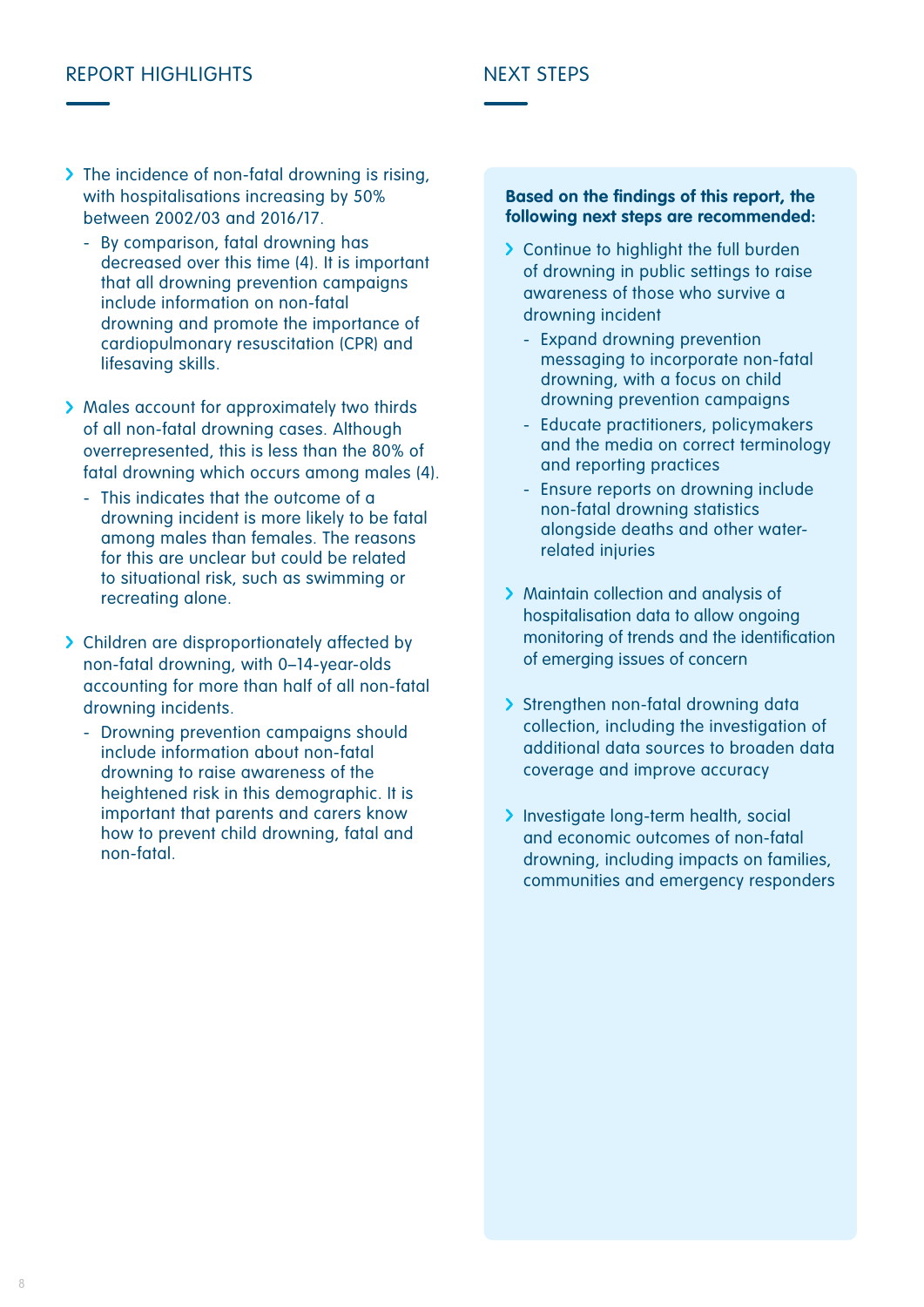#### **References**

- 1. van Beeck EF, Branche CM, Szpilman D, Modell JH, Bierens JJLM. A new definition of drowning: towards documentation and prevention of a global public health problem. Bulletin of the World Health Organization. 2005;83(11):853-6.
- 2. Australian Water Safety Council. Australian Water Safety Strategy 2030. Sydney: Australian Water Safety Council; 2021.
- 3. Mahony A, Barnsley P, Peden A, Scarr J. A thirteen year national study of non-fatal drowning in Australia: Data challenges, hidden impacts and social costs. Sydney: Royal Life Saving Society - Australia; 2017.
- 4. Royal Life Saving Society Australia. Royal Life Saving National Drowning Report 2020. Sydney: Royal Life Saving Society - Australia; 2020.